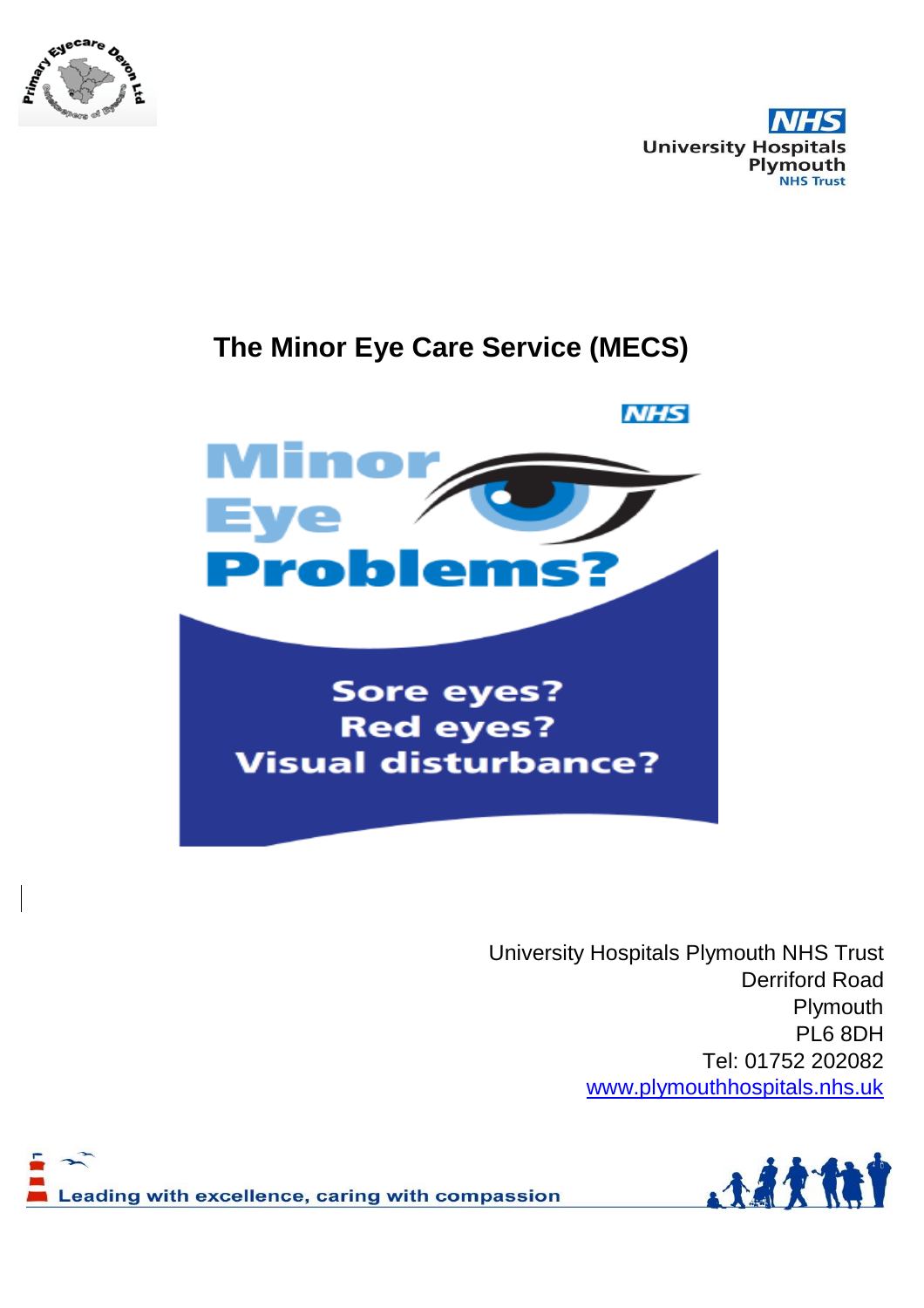# **Contents**

- Introduction
- What conditions may be seen by the MECS?
- What assessments will the MECS Optometrists make?
- What happens next?
- Patients records and data protection
- Patients satisfaction
- How to book an appointment with MECS?
- Accredited MECS Optometrists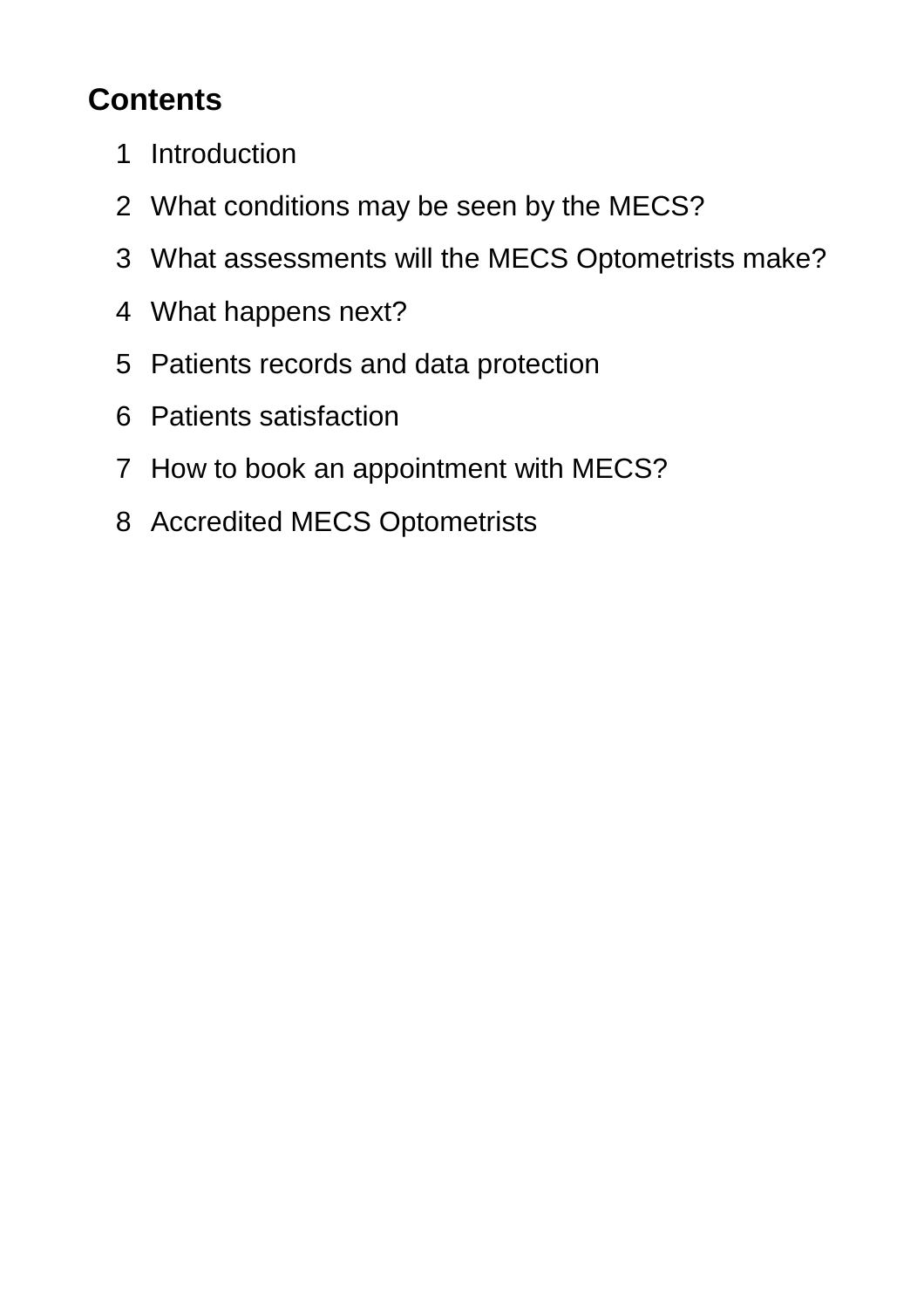## **Introduction**

The service provides urgent eye assessments for patients complaining of recent / sudden onset of symptoms due to specific minor eye conditions.

The service provides care closer to home, avoiding a trip to the hospital for patients who do not require hospital eye care but need to be seen by an accredited Eye Care Practitioner.

This service is provided by University Hospitals Plymouth NHS Trust and local MECS accredited Eye Care Practitioners.

### **What conditions may be seen by MECS ?**

- **Red eye** or eyelids with no reduced vision
- **Dry**, or gritty, or **itchy** and uncomfortable eyes including ingrowing eyelashes
- **Mild eye pain** (on a scale of 1-5): 1-3 getting better with pain killers
- **Irritation** and inflammation of the eye
- **Superficial foreign body** in the eye
- Significant recent **sticky discharge** from the eye or **watery** eye
- **Recent flashes or floaters for less than 3 months** with no loss of vision and / or no obstruction across vision
- **Recent loss or distortion of vision** for more than 48 hours and less than 3 months with no pain

### **What assessments will the MECS Practitioners make?**

The MECS Practitioner will:

- 1. Take a history of your present problem, any past eye and medical history, medications, allergies and family history of eye disease.
- 2. Assess your vision and examine your eyes.

They may also use drops to enlarge the pupils. These may affect your vision for a few hours (possibly up to 6 hours for some people).

You are advised **NOT** to drive to or from your appointment with the MECS Practitioner and **NOT** to undertake other hazardous activities whilst your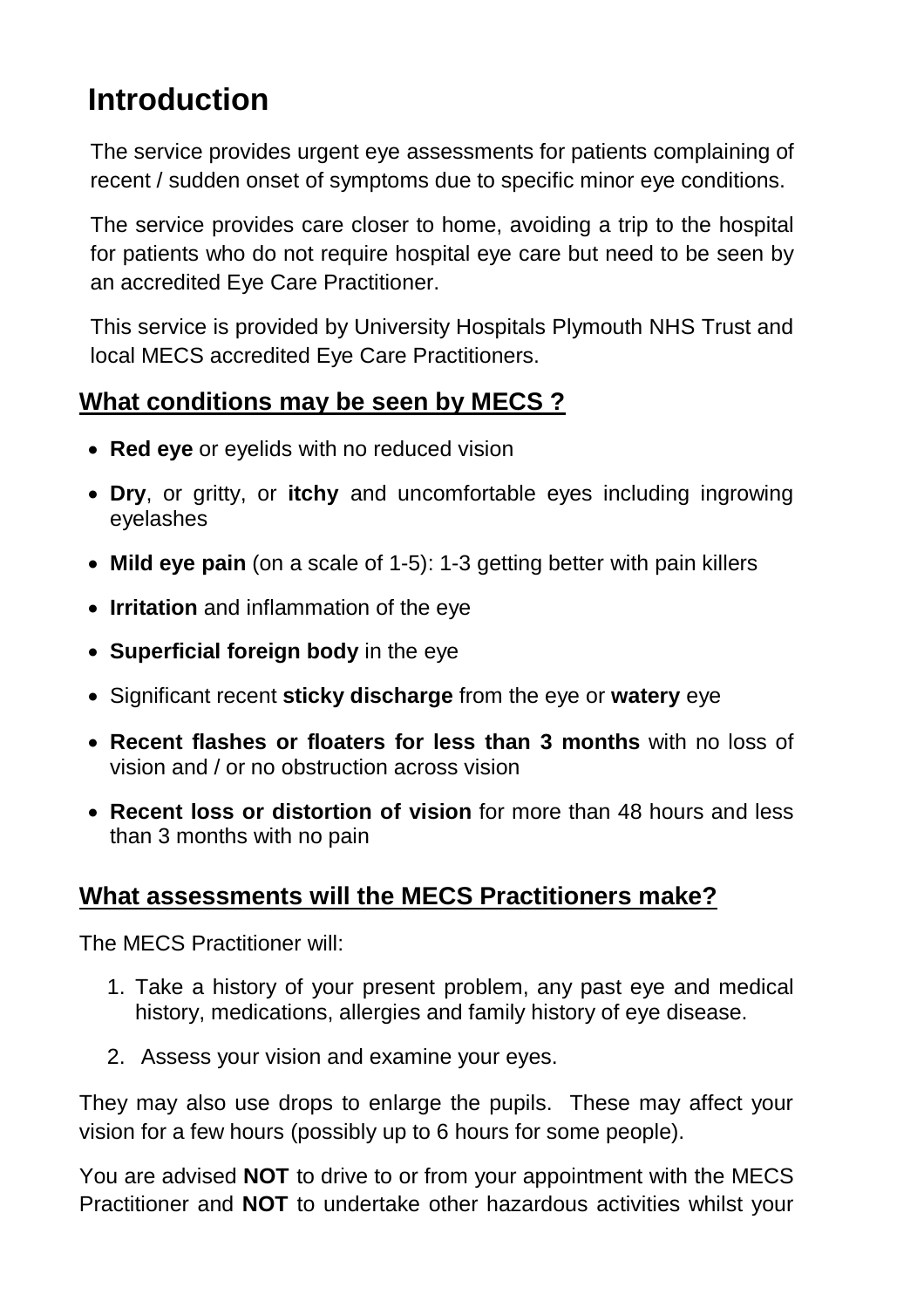vision is still blurred from drops.

#### **What happens next?**

The MECS Practitioner will:

1. Treat, reassure and give advice to you when the symptoms are due to a common, non-threatening sight condition. They will either discharge you or book a review (as appropriate).

or

2. Refer you to the hospital eye service for further assessment and / or treatment. The Practitioner will explain why the referral is necessary and what will happen next.

#### **Patients' records and data protection**

Your records will be stored in compliance with GDPR (General Data Protection Regulations). Your personal details will not be shared with any other groups or individuals without your permission.

#### **Patient Satisfaction**

You will be asked to complete a short satisfaction survey at the end of the MECS visit. Your feedback is valuable and will help us continually monitor and develop the service.

#### **How do I book an appointment with MECS?**

Please **call** to arrange an appointment - See list overleaf.

Please **take your glasses** and **a list of your current medication** with you to the appointment.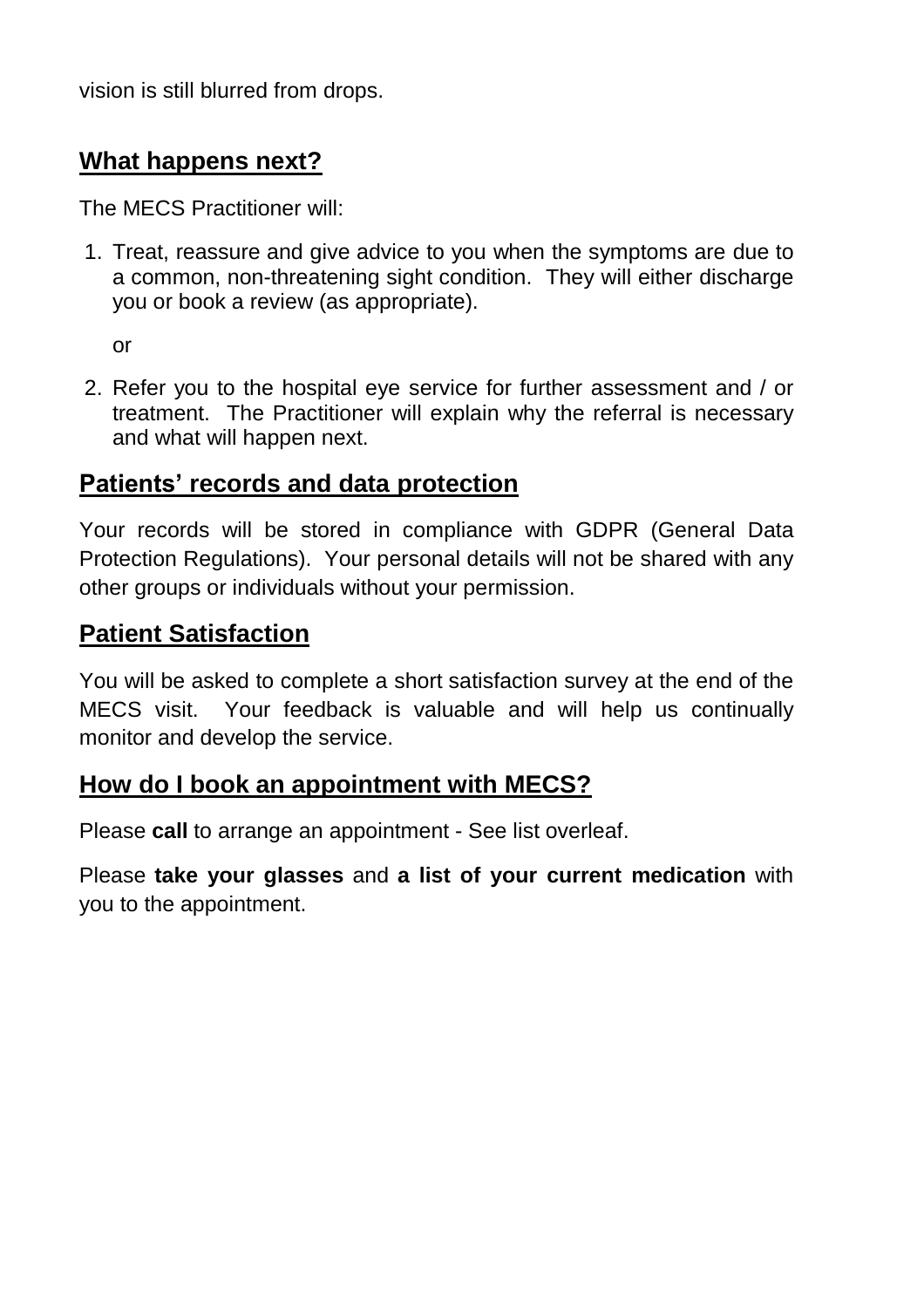#### **Accredited MECS Practitioners**

#### **Devon**

| <b>Practice Name</b>                         | <b>Address</b>                                   | <b>Telephone Number</b> |
|----------------------------------------------|--------------------------------------------------|-------------------------|
| Angus McPhie<br><b>Opticians</b>             | 7 Market Street, Tavistock                       | 01822 612863            |
| <b>Boots Opticians</b>                       | <b>Drake Circus Shopping</b><br>Centre, Plymouth | 01752 666546            |
| <b>Boots Opticians</b>                       | 82 West Street, Tavistock                        | 01822 612076            |
| LA Gibson                                    | 3 Radford Park Road,<br><b>Plymstock</b>         | 01752 403596            |
| <b>Newsome Opticians</b>                     | Glanvilles Mill, Ivybridge                       | 01752 691107            |
| Noakes, Habermehl &<br><b>Kerr Opticians</b> | 2 Meavy Way, Crownhill                           | 01752 772116            |
| Noakes, Habermehl &<br><b>Kerr Opticians</b> | 62 Ridgeway, Plympton                            | 01752 345269            |
| <b>Nigel Gainey Opticians</b>                | 109 Victoria Road, St<br><b>Budeaux</b>          | 01752 366022            |
| <b>Specsavers</b>                            | 3 West Street, Tavistock                         | 01822 619910            |
| <b>Specsavers</b>                            | 152-154 Armada Way,<br>Plymouth                  | 01752 253434            |
| <b>Specsavers</b>                            | 39-41 The Broadway,<br>Plymouth                  | 01752 402241            |
| <b>Specsavers</b>                            | Sainsbury's, Marsh Mills                         | 01752 227084            |

#### **Cornwall**

,

| <b>Practice Name</b>                         | <b>Address</b>                      | <b>Telephone Number</b> |
|----------------------------------------------|-------------------------------------|-------------------------|
| <b>Andrew Keirl</b>                          | The Parade, Liskeard                | 01579 346694            |
| Noakes, Habermehl & Kerr<br><b>Opticians</b> | 101 Fore Street, Saltash            | 01752 847477            |
| Noakes, Habermehl & Kerr<br>Opticians        | 49 Fore Street, Callington          | 01579 382345            |
| Specsavers                                   | 27-29 Lower Fore Street,<br>Saltash | 01752 850120            |
| <b>Specsavers</b>                            | 11 Broad Street,<br>Launceston      | 01566 774354            |